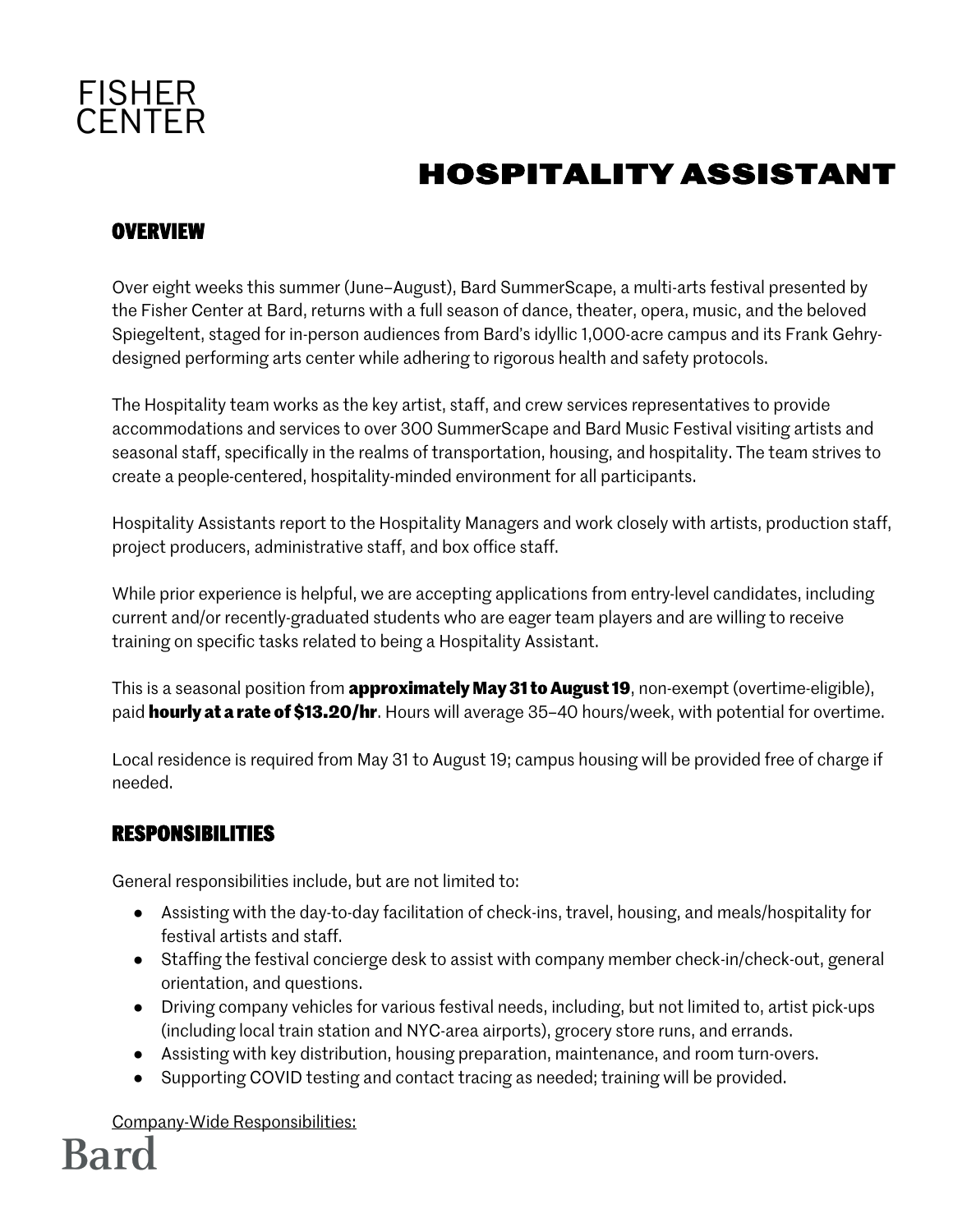

- The Fisher Center is currently undergoing an organization-wide process of change toward becoming an anti-racist, multicultural institution. All on staff are expected to:
	- o Commit to anti-racism and inclusivity at the Fisher Center. This includes participating in any trainings when scheduled, supporting departmental, company-wide, and crossdepartmental collaboration in issues of diversity, equity, and inclusion, and furthering your own independent journey with anti-racism.
	- o Contribute in meaningful ways to the organizational culture.

### **QUALIFICATIONS**

- Experience in the hospitality, retail, or customer service roles; experience in the performing arts is a plus.
- A welcoming demeanor and positive attitude are a must. Hospitality team members are often the first person that visiting artists, personnel, and the public will meet while at the festival.
- No two days will be the same; the ideal candidate will be flexible, have an all-hands-on-deck attitude, and possess a willingness to jump in to handle high-priority tasks.
- Excellent organization skills, communication skills, and superior attention to detail.
- Must be able to work closely with other team members, and be comfortable working in a fastpaced environment and solving problems quickly.
- Only candidates with a valid driver's license will be considered. Van driving experience is a plus.
- Ability to lift up to 45 pounds.
- Interest or background in the performing arts is highly encouraged, with work experience and/or studies in the performing arts preferred, but not required.
- Must be available for evenings and weekends, as needed.
- Proficiency with Google Suite (Sheets, Docs, shared Drives) and Microsoft Office (specifically, Word and Excel).

### **LOCATION**

Bard's beautiful 1,000-acre campus is situated on the east bank of the Hudson River, in Annandale-on Hudson, New York. Community life is defined by numerous cultural and recreational opportunities in the surrounding historic Hudson River Valley and by proximity to New York City. Nearby towns and villages include Rhinebeck, Tivoli, and Red Hook, New York.

### **TO APPLY**

Complete the application form here: https://formfaca.de/sm/DPehRh\_F9.

Applications for this position will be reviewed on a rolling basis until the position is filled.

For any questions or issues with the application form, please contact fcjobs@bard.edu.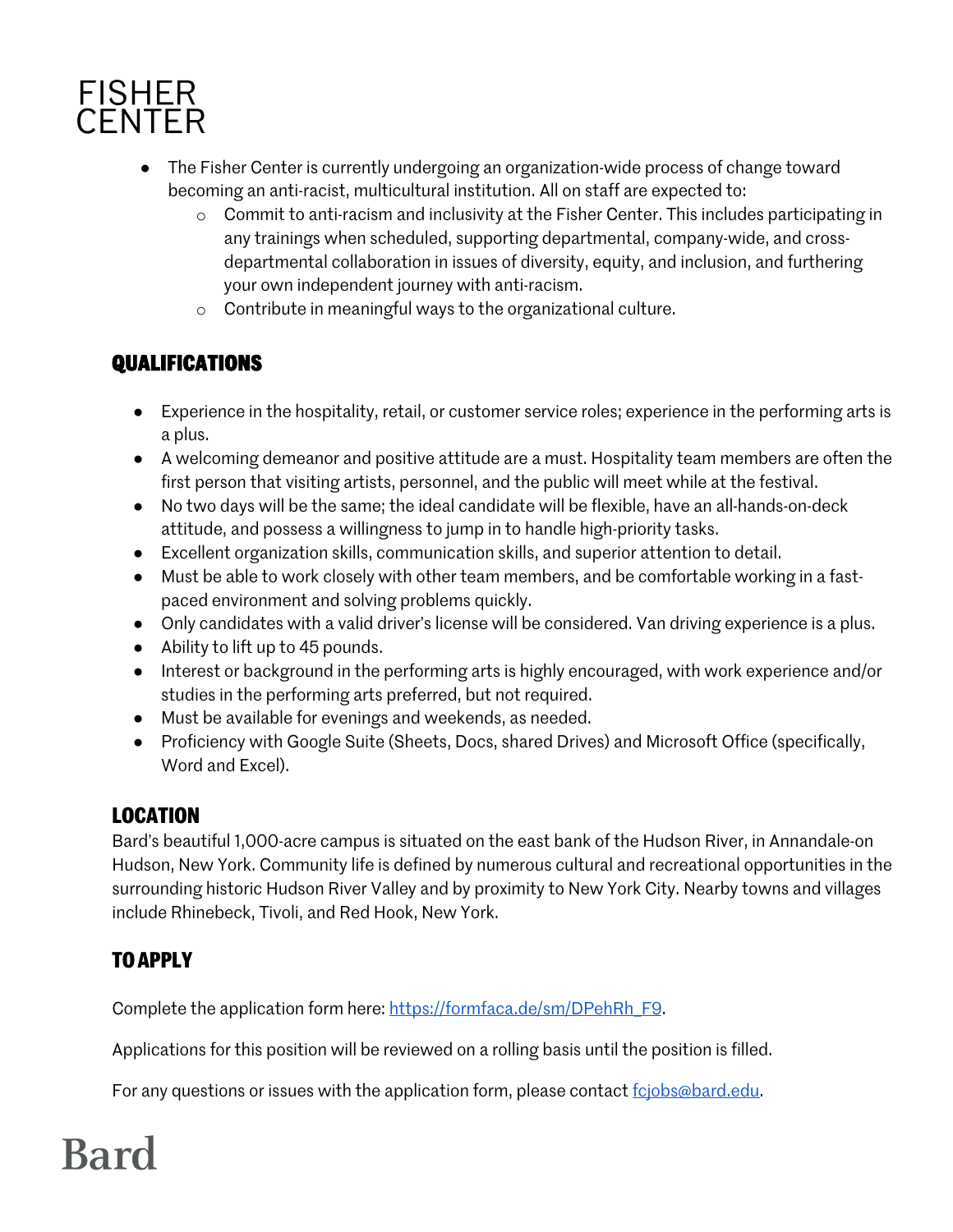

*Bard College is an equal opportunity employer and we welcome applications from those who contribute to our diversity. All qualified applicants will receive consideration for employment without regard to race, color, religion, sex, mental, or physical disability, age, sexual orientation, gender identity, national origin, familial status, veteran status, or genetic information. Bard is committed to providing access, equal opportunity, and reasonable accommodation for all individuals in employment practices, services, programs, and activities.*

### **ABOUT THE SUMMERSCAPE FESTIVAL**

SummerScape is a world-renowned multi-arts festival presented by the Fisher Center at Bard. Over eight weeks this summer (June–August), Bard SummerScape returns with a full season of dance, theater, opera, music, and the beloved Spiegeltent, culminating in the 32nd annual Bard Music Festival, Sergei Rachmaninoff and His World. Productions will be staged in Bard's Frank Gehry-designed Fisher Center for the Performing Arts, adhering to rigorous health and safety protocols while celebrating the joys of live performance.

#### **ABOUT THE FISHER CENTER**

The Fisher Center develops, produces, and presents performing arts across disciplines through new productions and context-rich programs that challenge and inspire. As a premier professional performing arts center and a hub for research and education, the Fisher Center supports artists, students, and audiences in the development and examination of artistic ideas, offering perspectives from the past and present, as well as visions of the future.

Presenting more than 200 world-class events and welcoming 50,000 visitors each year, the Fisher Center supports artists at all stages of their careers and employs more than 300 professional artists annually. The Fisher Center is a powerful catalyst of art-making regionally, nationally, and worldwide. Every year it produces 8 to 10 major new works in various disciplines. Over the past five years, its commissioned productions have been seen in more than 100 communities around the world. During the 2018-19 season, six Fisher Center productions toured nationally and internationally. In 2019, the Fisher Center won the Tony Award for Best Revival of a Musical for Daniel Fish's production of Oklahoma! which began life in 2007 as an undergraduate production at Bard and was produced professionally in the Fisher Center's SummerScape Festival in 2015 before transferring to New York City.

The Fisher Center demonstrates Bard's commitment to the performing arts as a cultural and educational necessity. Home is the Fisher Center for the Performing Arts, designed by Frank Gehry and located on the campus of Bard College in New York's Hudson Valley. Building on a 162-year history as a competitive and innovative undergraduate institution, Bard is committed to enriching culture, public life, and democratic discourse by training tomorrow's thought leaders.

### **ABOUT BARD COLLEGE**

Founded in 1860, Bard College is a four-year residential college of the liberal arts and sciences located 90 miles north of New York City. With the addition of the Montgomery Place estate, Bard's campus